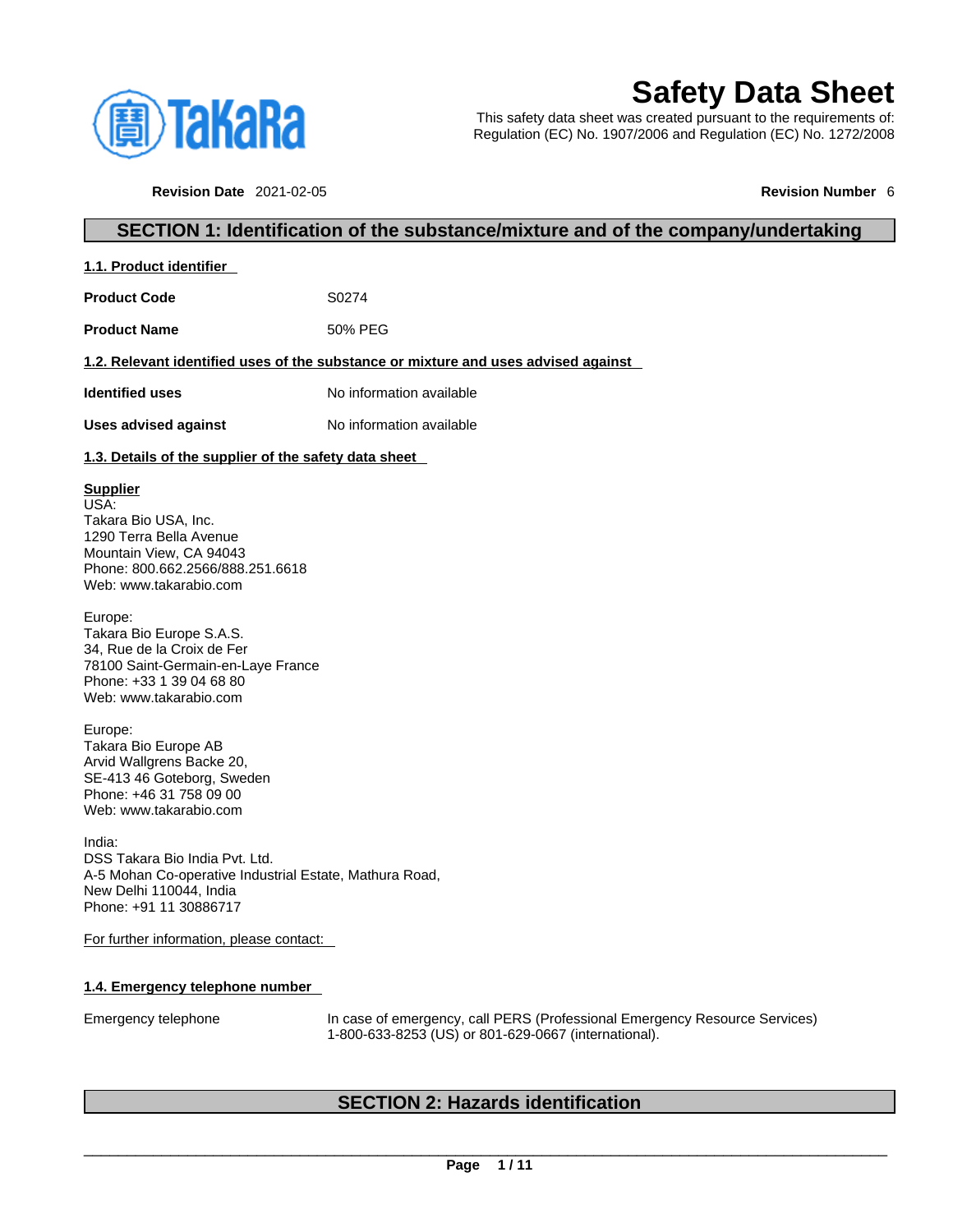# **2.1. Classification of the substance or mixture**

*Regulation (EC) No 1272/2008* 

This mixture is classified as not hazardous according to regulation (EC) 1272/2008 [CLP]

### **2.2. Label elements**

This mixture is classified as not hazardous according to regulation (EC) 1272/2008 [CLP] **Hazard statements** This mixture is classified as not hazardous according to regulation (EC) 1272/2008 [CLP]

EUH210 - Safety data sheet available on request

### **2.3. Other hazards**

No information available.

# **SECTION 3: Composition/information on ingredients**

## **3.1 Substances**

Not applicable

# **3.2 Mixtures**

|                          |           | Chemical name Weight-% REACH registration<br>number | EC No | Classification<br>according to<br>Regulation (EC) No.<br>1272/2008 [CLP] | <b>Specific</b><br>concentration<br>limit (SCL) | M-Factor | M-Factor<br>$ $ (long-term) $ $ |
|--------------------------|-----------|-----------------------------------------------------|-------|--------------------------------------------------------------------------|-------------------------------------------------|----------|---------------------------------|
| <b>PEG</b><br>25322-68-3 | $30 - 60$ | No data available                                   |       | No data available                                                        | -                                               |          |                                 |

# **Full text of H- and EUH-phrases: see section 16**

*Acute Toxicity Estimate No information available* 

This product does not contain candidate substances of very high concern at a concentration >=0.1% (Regulation (EC) No. 1907/2006 (REACH), Article 59)

# **SECTION 4: First aid measures**

# **4.1. Description of first aid measures**

| <b>Inhalation</b>                                                | Remove to fresh air.                                                                                                    |
|------------------------------------------------------------------|-------------------------------------------------------------------------------------------------------------------------|
| Eye contact                                                      | Rinse thoroughly with plenty of water for at least 15 minutes, lifting lower and upper eyelids.<br>Consult a physician. |
| <b>Skin contact</b>                                              | Wash skin with soap and water. In the case of skin irritation or allergic reactions see a<br>physician.                 |
| <b>Ingestion</b>                                                 | Clean mouth with water and drink afterwards plenty of water.                                                            |
| 4.2. Most important symptoms and effects, both acute and delayed |                                                                                                                         |
| <b>Symptoms</b>                                                  | No information available.                                                                                               |

# **4.3. Indication of any immediate medical attention and special treatment needed**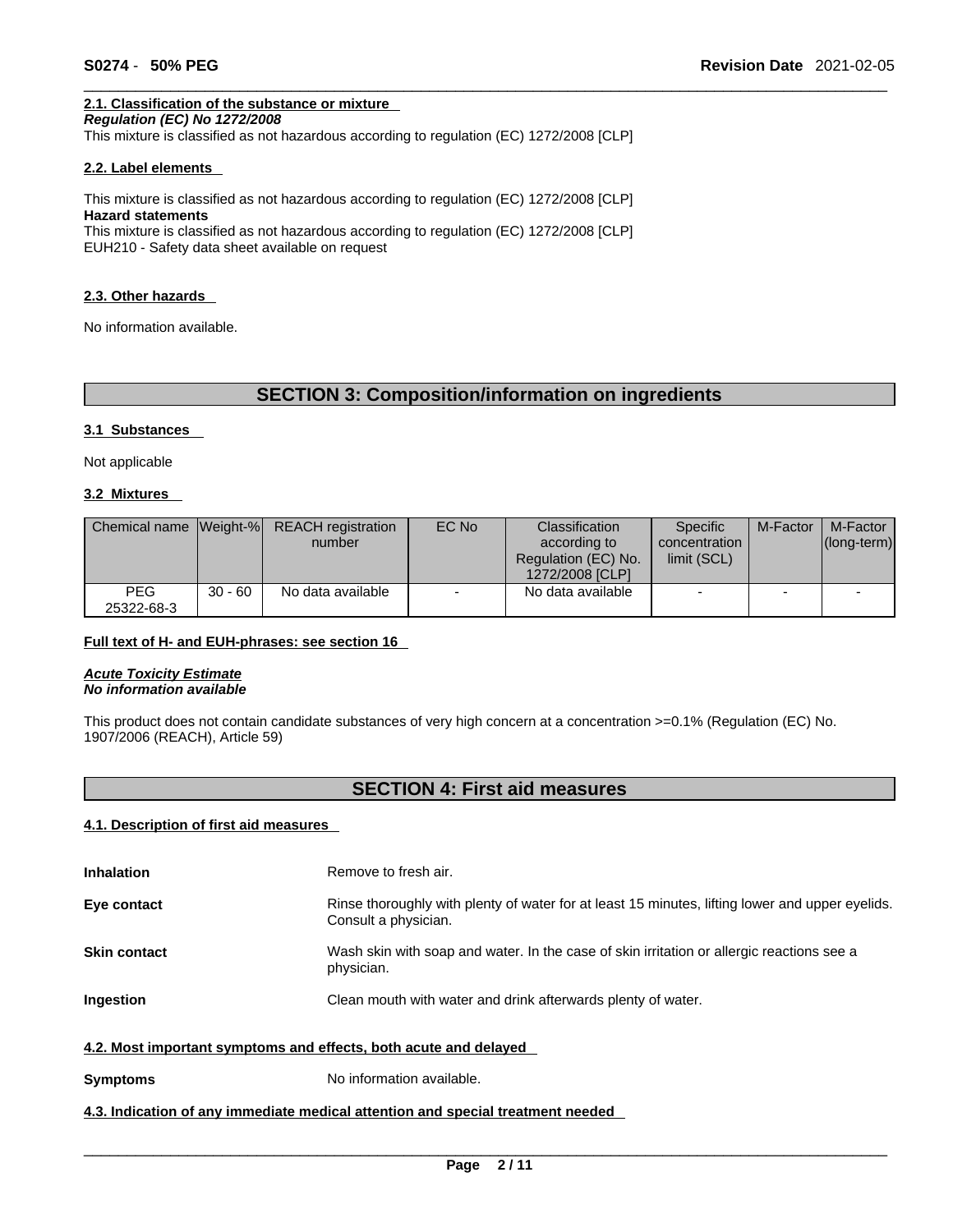**Note to physicians** Treat symptomatically.

# **SECTION 5: Firefighting measures**

# **5.1. Extinguishing media**

| <b>Suitable Extinguishing Media</b>                        | Use extinguishing measures that are appropriate to local circumstances and the<br>surrounding environment.                            |
|------------------------------------------------------------|---------------------------------------------------------------------------------------------------------------------------------------|
| <b>Large Fire</b>                                          | CAUTION: Use of water spray when fighting fire may be inefficient.                                                                    |
| Unsuitable extinguishing media                             | Do not scatter spilled material with high pressure water streams.                                                                     |
| 5.2. Special hazards arising from the substance or mixture |                                                                                                                                       |
| Specific hazards arising from the<br>chemical              | No information available.                                                                                                             |
| 5.3. Advice for firefighters                               |                                                                                                                                       |
| Special protective equipment for<br>fire-fighters          | Firefighters should wear self-contained breathing apparatus and full firefighting turnout<br>gear. Use personal protection equipment. |

# **SECTION 6: Accidental release measures**

# **6.1. Personal precautions, protective equipment and emergency procedures**

| <b>Personal precautions</b>                               | Ensure adequate ventilation.                                                         |
|-----------------------------------------------------------|--------------------------------------------------------------------------------------|
| For emergency responders                                  | Use personal protection recommended in Section 8.                                    |
| 6.2. Environmental precautions                            |                                                                                      |
| <b>Environmental precautions</b>                          | See Section 12 for additional Ecological Information.                                |
| 6.3. Methods and material for containment and cleaning up |                                                                                      |
| <b>Methods for containment</b>                            | Prevent further leakage or spillage if safe to do so.                                |
| Methods for cleaning up                                   | Take up mechanically, placing in appropriate containers for disposal.                |
| <b>Prevention of secondary hazards</b>                    | Clean contaminated objects and areas thoroughly observing environmental regulations. |
| 6.4. Reference to other sections                          |                                                                                      |
| Reference to other sections                               | See section 8 for more information. See section 13 for more information.             |

# **SECTION 7: Handling and storage**

| 7.1. Precautions for safe handling                                |                                                                        |
|-------------------------------------------------------------------|------------------------------------------------------------------------|
| Advice on safe handling                                           | Ensure adequate ventilation.                                           |
| <b>General hygiene considerations</b>                             | Handle in accordance with good industrial hygiene and safety practice. |
| 7.2. Conditions for safe storage, including any incompatibilities |                                                                        |
| <b>Storage Conditions</b>                                         | Keep container tightly closed in a dry and well-ventilated place.      |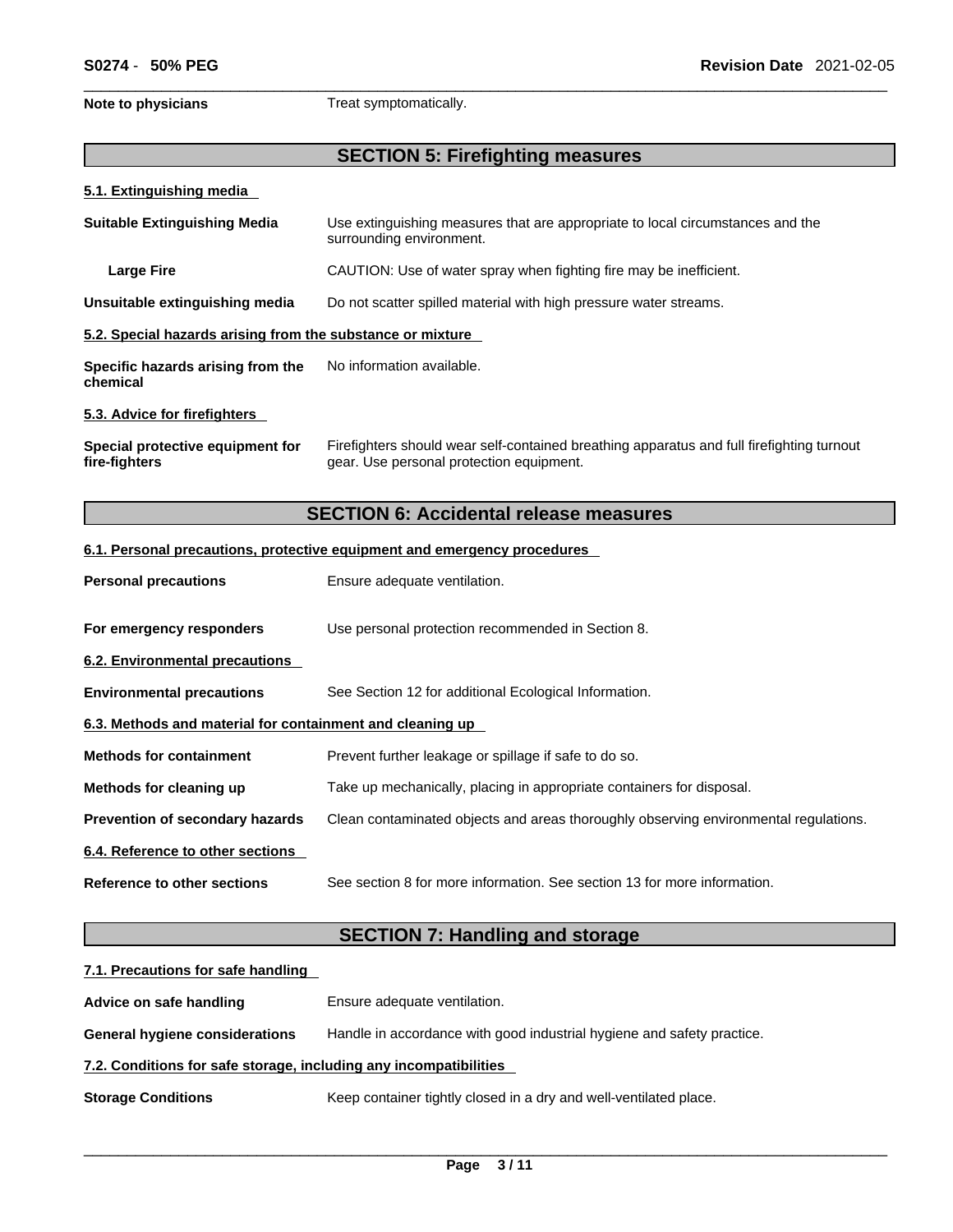# **7.3. Specific end use(s)**

# **Identified uses**

# **SECTION 8: Exposure controls/personal protection**

# **8.1. Control parameters**

# **Exposure Limits**

| Chemical name | European Union | Austria                                 | Belgium                    | <b>Bulgaria</b>             | Croatia               |
|---------------|----------------|-----------------------------------------|----------------------------|-----------------------------|-----------------------|
| <b>PEG</b>    |                | STEL 4000 mg/m <sup>3</sup>             |                            |                             |                       |
| 25322-68-3    |                | TWA 1000 mg/m <sup>3</sup>              |                            |                             |                       |
| Chemical name | Cyprus         | <b>Czech Republic</b>                   | <b>Denmark</b>             | Estonia                     | Finland               |
| <b>PEG</b>    |                |                                         | TWA 1000 mg/m <sup>3</sup> |                             |                       |
| 25322-68-3    |                |                                         |                            |                             |                       |
| Chemical name | France         | Germany                                 | <b>Germany MAK</b>         | Greece                      | Hungary               |
| <b>PEG</b>    |                |                                         | AGW 200 mg/m 3             |                             |                       |
| 25322-68-3    |                |                                         | AGW 1000 mg/m 3            |                             |                       |
| Chemical name | Ireland        | Italy                                   | Italy REL                  | Latvia                      | Lithuania             |
| <b>PEG</b>    |                | 200 mg/m <sup>3</sup> TWA               |                            |                             |                       |
| 25322-68-3    |                | AGW (the risk of                        |                            |                             |                       |
|               |                | damage to the                           |                            |                             |                       |
|               |                | embryo or fetus can<br>be excluded when |                            |                             |                       |
|               |                | AGW and BGW                             |                            |                             |                       |
|               |                | values are                              |                            |                             |                       |
|               |                | observed; PEG                           |                            |                             |                       |
|               |                | 200-600, inhalable                      |                            |                             |                       |
|               |                | fraction, exposure                      |                            |                             |                       |
|               |                | factor 2); 1000                         |                            |                             |                       |
|               |                | mg/m <sup>3</sup> TWA AGW               |                            |                             |                       |
|               |                | (the risk of damage                     |                            |                             |                       |
|               |                | to the embryo or                        |                            |                             |                       |
|               |                | fetus can be                            |                            |                             |                       |
|               |                | excluded when                           |                            |                             |                       |
|               |                | AGW and BGW                             |                            |                             |                       |
|               |                | values are                              |                            |                             |                       |
|               |                | observed; average<br>molecular weight   |                            |                             |                       |
|               |                | 200-400)                                |                            |                             |                       |
| Chemical name | Portugal       | Romania                                 | Slovakia                   | Slovenia                    | Spain                 |
| <b>PEG</b>    |                |                                         | TWA 1000 mg/m <sup>3</sup> | STEL 8000 mg/m <sup>3</sup> | $\mathbf{r}$          |
| 25322-68-3    |                |                                         |                            | TWA 1000 mg/m 3             |                       |
| Chemical name |                | Sweden                                  | Switzerland                |                             | <b>United Kingdom</b> |
| <b>PEG</b>    |                | ä,                                      | <b>SS-C**</b>              |                             |                       |
| 25322-68-3    |                |                                         | TWA 1000 mg/m <sup>3</sup> |                             |                       |

# **Biological occupational exposure limits**

This product, as supplied, does not contain any hazardous materials with biological limits established by the region specific regulatory bodies.

**Derived No Effect Level (DNEL)** No information available. **Predicted No Effect Concentration** No information available. **(PNEC)** 

**8.2. Exposure controls** 

**Personal Protective Equipment**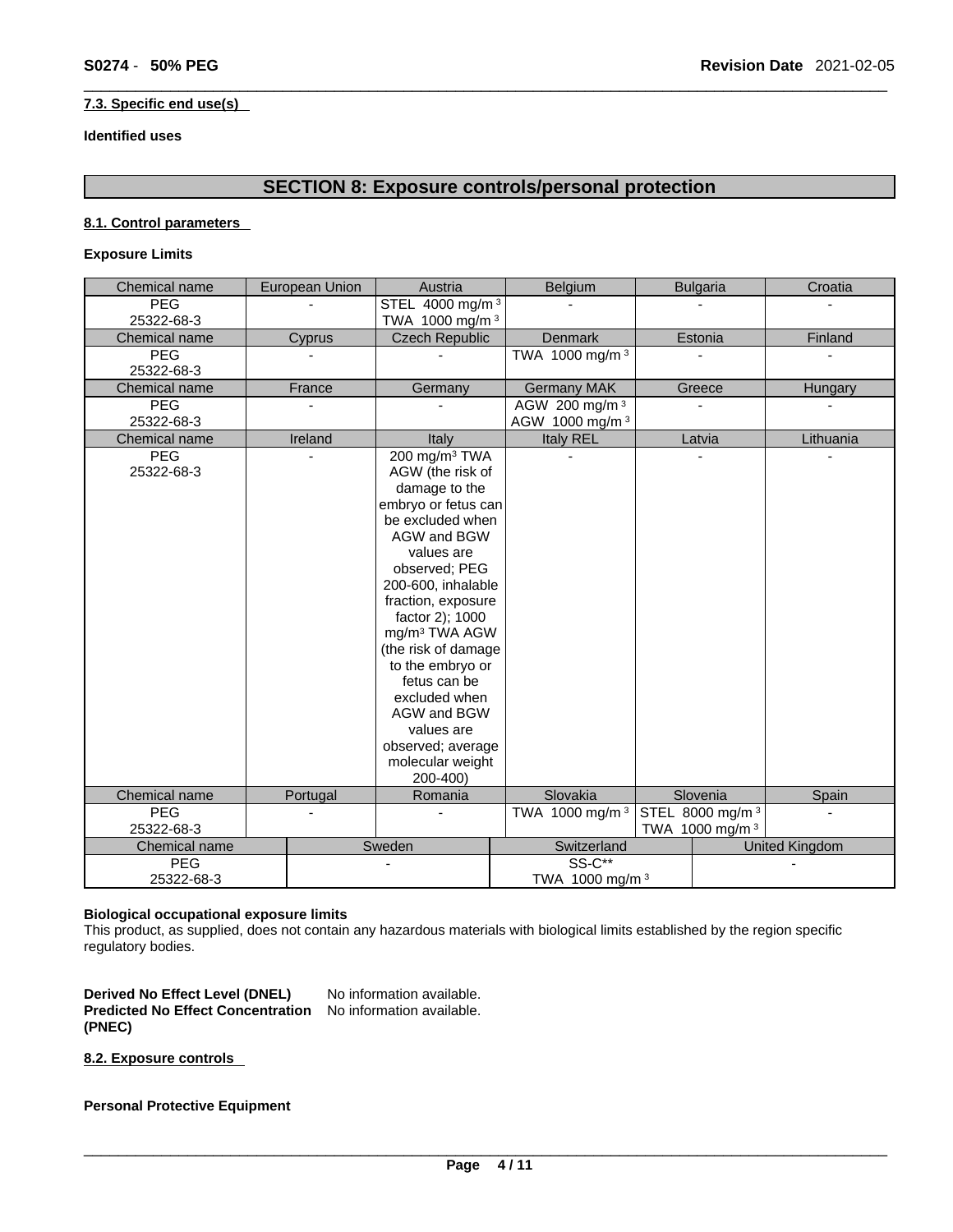| 50% PEG<br>S0274 -                     | <b>Revision Date 2021-02-05</b>                                                                                                                                             |
|----------------------------------------|-----------------------------------------------------------------------------------------------------------------------------------------------------------------------------|
| <b>Eye/face protection</b>             | No special protective equipment required.                                                                                                                                   |
| Skin and body protection               | No special protective equipment required.                                                                                                                                   |
| <b>Respiratory protection</b>          | No protective equipment is needed under normal use conditions. If exposure limits are<br>exceeded or irritation is experienced, ventilation and evacuation may be required. |
| General hygiene considerations         | Handle in accordance with good industrial hygiene and safety practice.                                                                                                      |
| <b>Environmental exposure controls</b> | No information available.                                                                                                                                                   |

# **SECTION 9: Physical and chemical properties**

# **9.1. Information on basic physical and chemical properties**

| <b>Physical state</b> | Liauid                   |
|-----------------------|--------------------------|
| Appearance            | Viscous                  |
| Color                 | No information available |
| Odor                  | Slight.                  |
| <b>Odor Threshold</b> | No information available |

| <b>Property</b>                   | Values                   | Remarks • Method         |
|-----------------------------------|--------------------------|--------------------------|
| Melting point / freezing point    | No data available        | None known               |
| Boiling point/boiling range (°C)  | No data available        | None known               |
| Flammability (solid, gas)         | No data available        | None known               |
| <b>Flammability Limit in Air</b>  |                          | None known               |
| <b>Upper flammability limit:</b>  | No data available        |                          |
| Lower flammability limit:         | No data available        |                          |
| <b>Flash point</b>                | No data available        | Open cup                 |
| <b>Autoignition temperature</b>   | No data available        | None known               |
| <b>Decomposition temperature</b>  |                          | None known               |
| рH                                |                          | None known               |
| pH (as aqueous solution)          | No data available        | No information available |
| <b>Kinematic viscosity</b>        | No data available        | None known               |
| <b>Dynamic Viscosity</b>          | No data available        | None known               |
| <b>Water solubility</b>           | No data available        | None known               |
| Solubility in other solvents      | No data available        | None known               |
| <b>Partition coefficient</b>      | No data available        | None known               |
| Vapor pressure                    | No data available        | None known               |
| <b>Relative density</b>           |                          | None known               |
| <b>Bulk Density</b>               | No data available        |                          |
| <b>Liquid Density</b>             | No data available        |                          |
| Vapor density                     | No data available        | None known               |
| <b>Particle characteristics</b>   |                          |                          |
| <b>Particle Size</b>              | No information available |                          |
| <b>Particle Size Distribution</b> | No information available |                          |

# **9.2. Other information**

*9.2.1. Information with regard to physical hazard classes* Not applicable

## *9.2.2. Other safety characteristics* No information available

# **SECTION 10: Stability and reactivity**

# **10.1. Reactivity**

**Reactivity No information available.**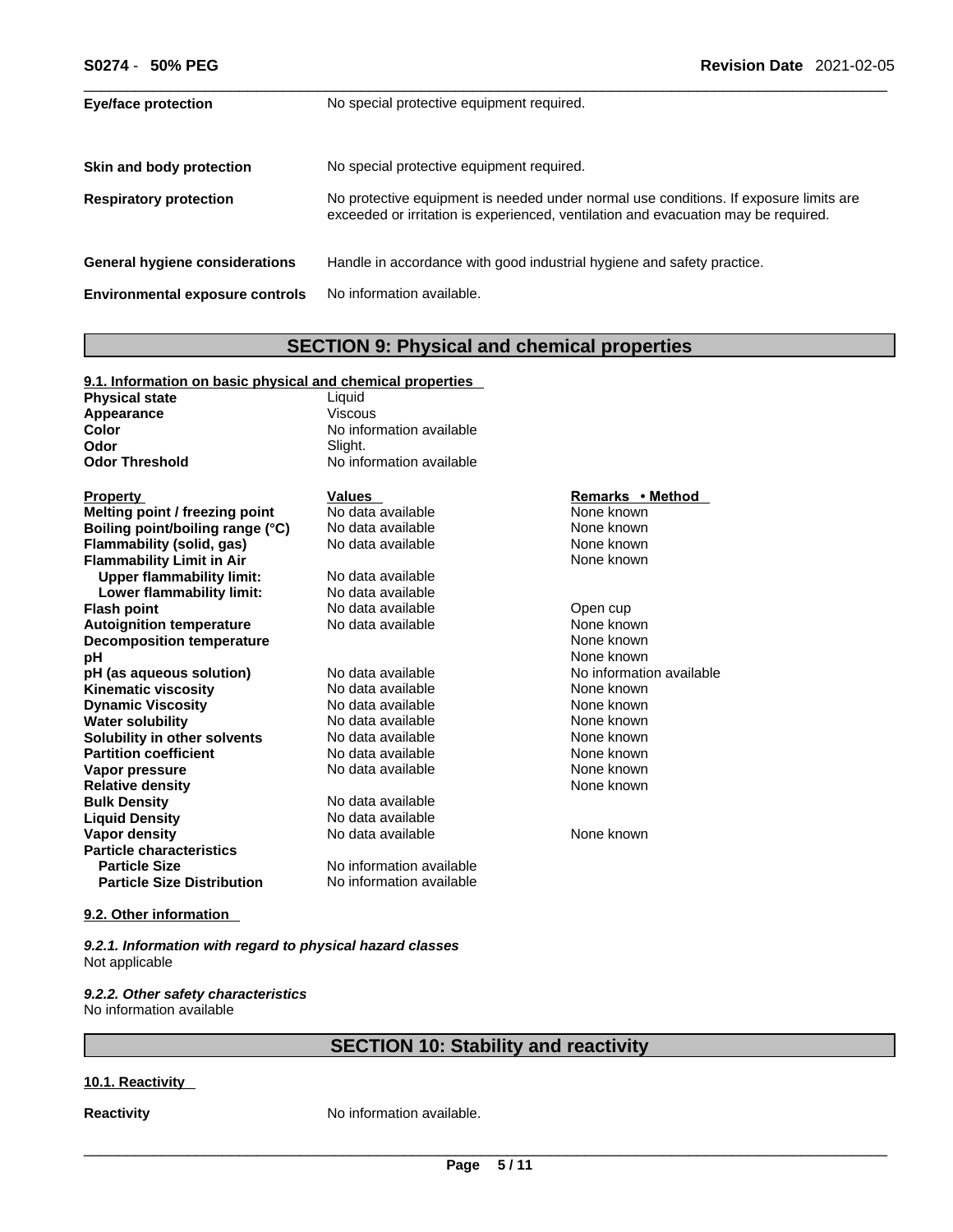# **10.2. Chemical stability**

**Stability** Stable under normal conditions.

**Explosion Data Sensitivity to mechanical impact** None. **Sensitivity to static discharge** None.

**10.3. Possibility of hazardous reactions**

**Possibility of hazardous reactions** None under normal processing.

**10.4. Conditions to avoid** 

**Conditions to avoid** None known based on information supplied.

**10.5. Incompatible materials**

**Incompatible materials** None known based on information supplied.

**10.6. Hazardous decomposition products** 

**Hazardous Decomposition Products** None known based on information supplied.

# **SECTION 11: Toxicological information**

# **11.1. Information on hazard classes as defined in Regulation (EC) No 1272/2008**

**Information on likely routes of exposure**

## **Product Information**

| <b>Inhalation</b>   | Specific test data for the substance or mixture is not available. |
|---------------------|-------------------------------------------------------------------|
| Eye contact         | Specific test data for the substance or mixture is not available. |
| <b>Skin contact</b> | Specific test data for the substance or mixture is not available. |

**Ingestion Specific test data for the substance or mixture is not available.** 

**Symptoms related to the physical,chemical and toxicological characteristics**

**Symptoms** No information available.

**Numerical measures of toxicity**

**Acute toxicity** 

**The following values are calculated based on chapter 3.1 of the GHS document ATEmix (oral)** 44,000.00 mg/kg **ATEmix (dermal)**40,040.00 mg/kg

### **Component Information**

| Chemical name | Oral LD50                                | Dermal LD50                      | Inhalation LC50 |
|---------------|------------------------------------------|----------------------------------|-----------------|
| PEG           | Rat<br>$\sim$<br>a/ko<br>-<br>-<br>- - - | $\Omega$<br>Rabbit<br>a/ko<br>ZU |                 |

**Delayed and immediate effects as well as chronic effects from short and long-term exposure**

**Skin corrosion/irritation** No information available.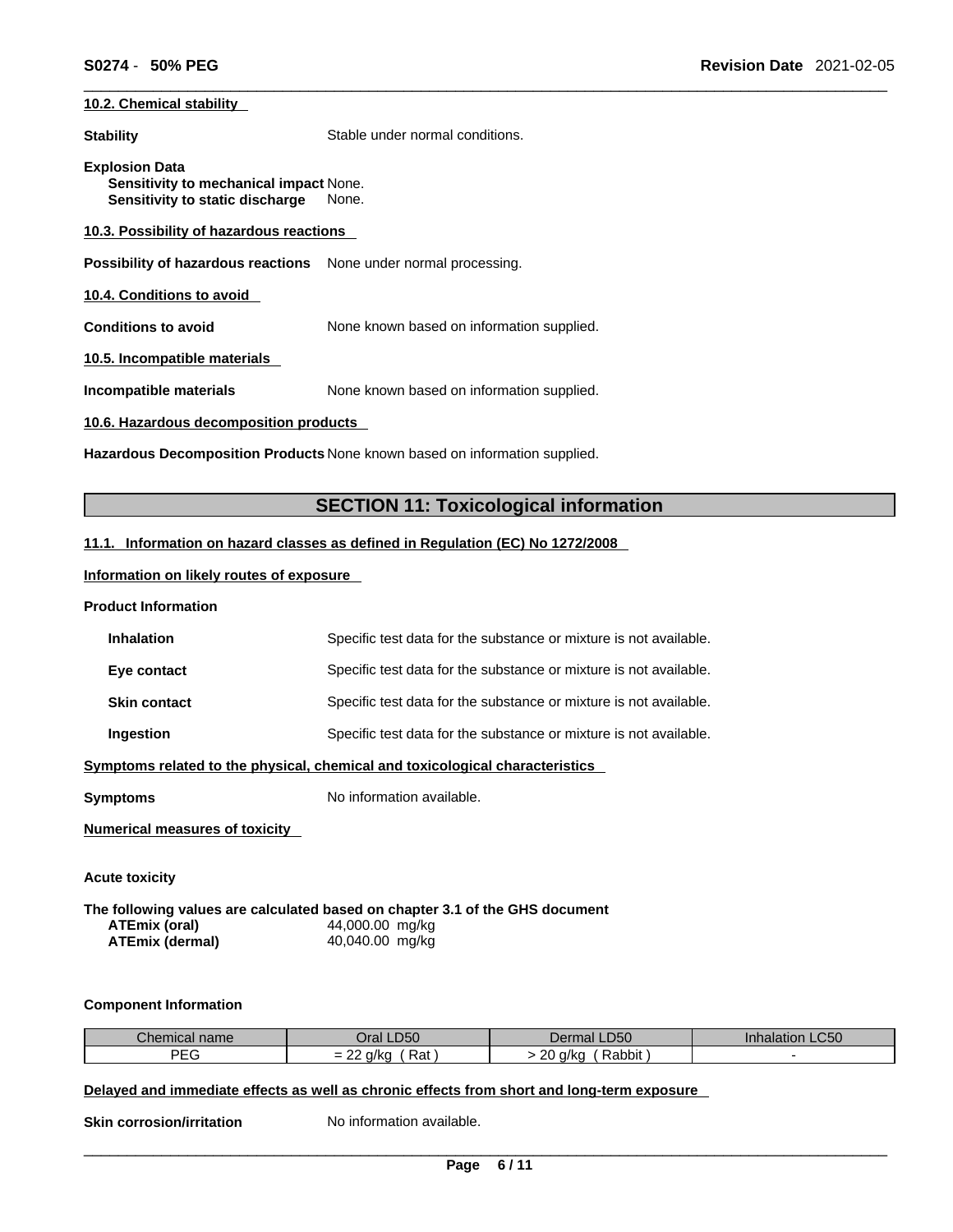| Serious eye damage/eye irritation        | No information available.                                                   |
|------------------------------------------|-----------------------------------------------------------------------------|
| Respiratory or skin sensitization        | No information available.                                                   |
| Germ cell mutagenicity                   | No information available.                                                   |
| Carcinogenicity                          | No information available.                                                   |
| <b>Reproductive toxicity</b>             | No information available.                                                   |
| <b>STOT - single exposure</b>            | No information available.                                                   |
| <b>STOT - repeated exposure</b>          | No information available.                                                   |
| <b>Aspiration hazard</b>                 | No information available.                                                   |
| 11.2. Information on other hazards       |                                                                             |
| 11.2.1. Endocrine disrupting properties  |                                                                             |
| <b>Endocrine disrupting properties</b>   | No information available.                                                   |
| 11.2.2. Other information                |                                                                             |
| Other adverse effects                    | No information available.                                                   |
|                                          | <b>SECTION 12: Ecological information</b>                                   |
| 12.1. Toxicity                           |                                                                             |
| <b>Ecotoxicity</b>                       | The environmental impact of this product has not been fully investigated.   |
|                                          |                                                                             |
| Unknown aquatic toxicity                 | Contains 0 % of components with unknown hazards to the aquatic environment. |
| 12.2. Persistence and degradability      |                                                                             |
| Persistence and degradability            | No information available.                                                   |
| 12.3. Bioaccumulative potential          |                                                                             |
| <b>Bioaccumulation</b>                   | No information available.                                                   |
| 12.4. Mobility in soil                   |                                                                             |
| <b>Mobility in soil</b>                  | No information available.                                                   |
| 12.5. Results of PBT and vPvB assessment |                                                                             |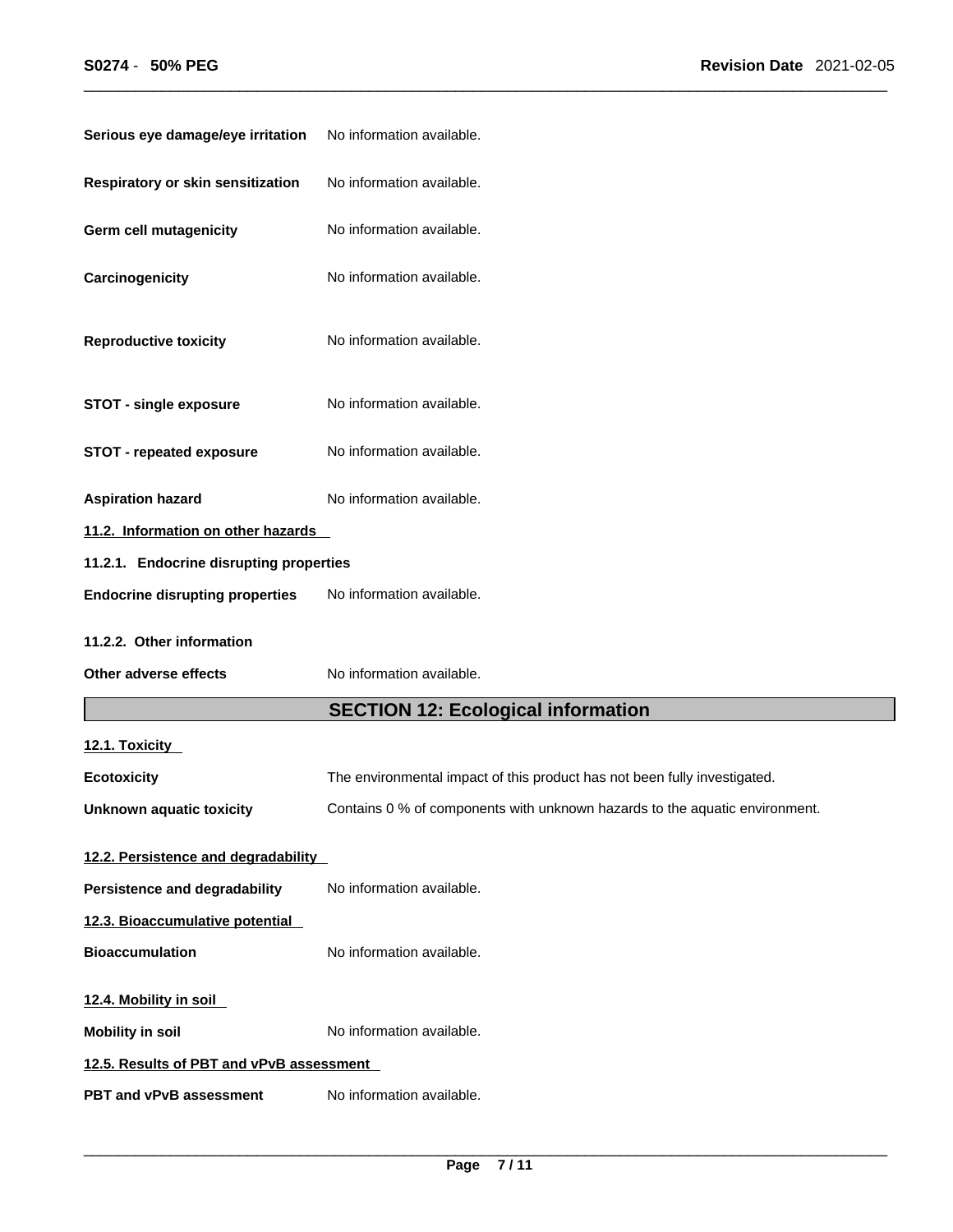# **12.6. Endocrine disrupting properties**

**Endocrine disrupting properties** No information available.

# **12.7. Other adverse effects**

No information available.

# **SECTION 13: Disposal considerations**

# **13.1. Waste treatment methods**

| Waste from residues/unused | Dispose of in accordance with local regulations. Dispose of waste in accordance with |
|----------------------------|--------------------------------------------------------------------------------------|
| products                   | environmental legislation.                                                           |

**Contaminated packaging** Do not reuse empty containers.

# **SECTION 14: Transport information**

# **IATA**

| 14.1 UN number or ID number<br>14.2 UN proper shipping name<br>14.3 Transport hazard class(es)<br>14.4 Packing group<br>14.5 Environmental hazards<br>14.6 Special precautions for user<br><b>Special Provisions</b> | Not regulated<br>No information available<br>Not regulated<br>Not regulated<br>Not applicable<br>None |
|----------------------------------------------------------------------------------------------------------------------------------------------------------------------------------------------------------------------|-------------------------------------------------------------------------------------------------------|
| <b>IMDG</b><br>14.1 UN number or ID number                                                                                                                                                                           | Not regulated                                                                                         |
| 14.2 UN proper shipping name                                                                                                                                                                                         | No information available                                                                              |
| 14.3 Transport hazard class(es)                                                                                                                                                                                      | Not regulated                                                                                         |
| 14.4 Packing group<br>14.5 Environmental hazards                                                                                                                                                                     | Not regulated<br>Not applicable                                                                       |
| 14.6 Special precautions for user                                                                                                                                                                                    |                                                                                                       |
| <b>Special Provisions</b>                                                                                                                                                                                            | None                                                                                                  |
| 14.7 Maritime transport in bulk                                                                                                                                                                                      | No information available                                                                              |
| according to IMO instruments                                                                                                                                                                                         |                                                                                                       |
| <b>RID</b>                                                                                                                                                                                                           |                                                                                                       |
| 14.1 UN number or ID number                                                                                                                                                                                          | Not regulated                                                                                         |
| 14.2 UN proper shipping name                                                                                                                                                                                         | No information available                                                                              |
| 14.3 Transport hazard class(es)                                                                                                                                                                                      | Not regulated                                                                                         |
| 14.4 Packing group                                                                                                                                                                                                   | Not regulated                                                                                         |
| 14.5 Environmental hazards                                                                                                                                                                                           | Not applicable                                                                                        |
| 14.6 Special precautions for user                                                                                                                                                                                    | None                                                                                                  |
| <b>Special Provisions</b>                                                                                                                                                                                            |                                                                                                       |
| <b>ADR</b>                                                                                                                                                                                                           |                                                                                                       |
| 14.1 UN number or ID number                                                                                                                                                                                          | Not regulated                                                                                         |
| 14.2 UN proper shipping name                                                                                                                                                                                         | No information available                                                                              |
| 14.3 Transport hazard class(es)                                                                                                                                                                                      | Not regulated                                                                                         |
| 14.4 Packing group<br>14.5 Environmental hazards                                                                                                                                                                     | Not regulated<br>Not applicable                                                                       |
| 14.6 Special precautions for user                                                                                                                                                                                    |                                                                                                       |
| <b>Special Provisions</b>                                                                                                                                                                                            | None                                                                                                  |

# **SECTION 15: Regulatory information**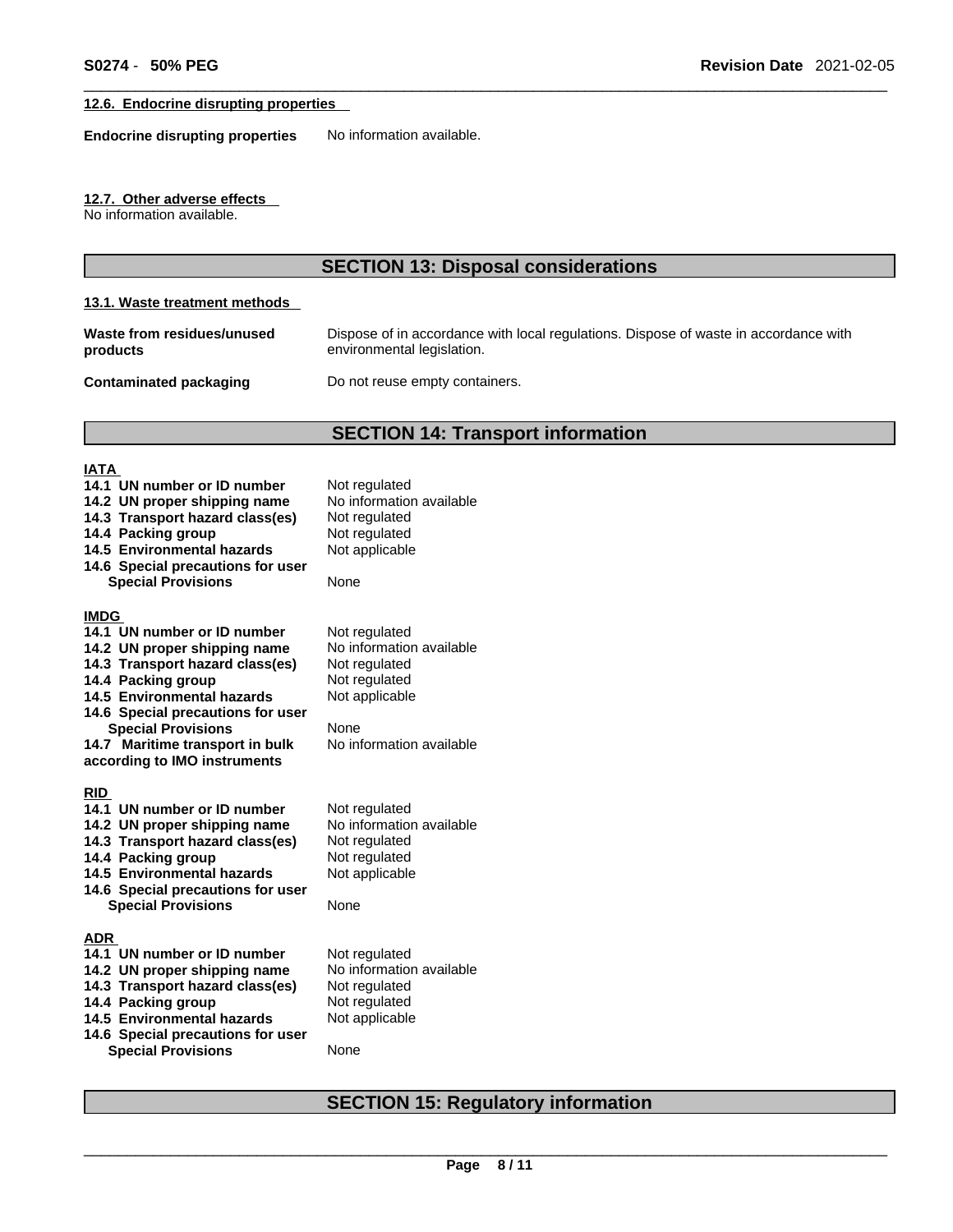### **15.1. Safety, health and environmental regulations/legislation specific for the substance or mixture**

### **European Union**

Take note of Directive 98/24/EC on the protection of the health and safety of workers from the risks related to chemical agents at work.

### **Authorizations and/or restrictions on use:**

This product does not contain substances subject to authorization (Regulation (EC) No. 1907/2006 (REACH), Annex XIV) This product does not contain substances subject to restriction (Regulation (EC) No. 1907/2006 (REACH), Annex XVII)

## **Persistent Organic Pollutants**

Not applicable

**Ozone-depleting substances (ODS) regulation (EC) 1005/2009** Not applicable

| <b>International Inventories</b> |  |
|----------------------------------|--|
| TSCA                             |  |
| <b>DSL/NDSL</b>                  |  |
| <b>EINECS/ELINCS</b>             |  |
| <b>ENCS</b>                      |  |
| <b>IECSC</b>                     |  |
| <b>KECL</b>                      |  |
| <b>PICCS</b>                     |  |
| <b>AICS</b>                      |  |

### **Legend:**

 **TSCA** - United States Toxic Substances Control Act Section 8(b) Inventory  **DSL/NDSL** - Canadian Domestic Substances List/Non-Domestic Substances List  **EINECS/ELINCS** - European Inventory of Existing Chemical Substances/European List of Notified Chemical Substances  **ENCS** - Japan Existing and New Chemical Substances  **IECSC** - China Inventory of Existing Chemical Substances  **KECL** - Korean Existing and Evaluated Chemical Substances  **PICCS** - Philippines Inventory of Chemicals and Chemical Substances  **AICS** - Australian Inventory of Chemical Substances

# **15.2. Chemical safety assessment**

**Chemical Safety Assessment** No information available

# **SECTION 16: Other information**

# **Key or legend to abbreviations and acronyms used in the safety data sheet**

### **Legend**

SVHC: Substances of Very High Concern for Authorization:

### **Legend Section 8: EXPOSURE CONTROLS/PERSONAL PROTECTION**

| TWA     | Time weighted average | STEL | Short term exposure limit |
|---------|-----------------------|------|---------------------------|
| Ceiling | Maximum limit value   |      | Skin designation          |
| $***$   | Hazard Designation    |      | Sensitizers               |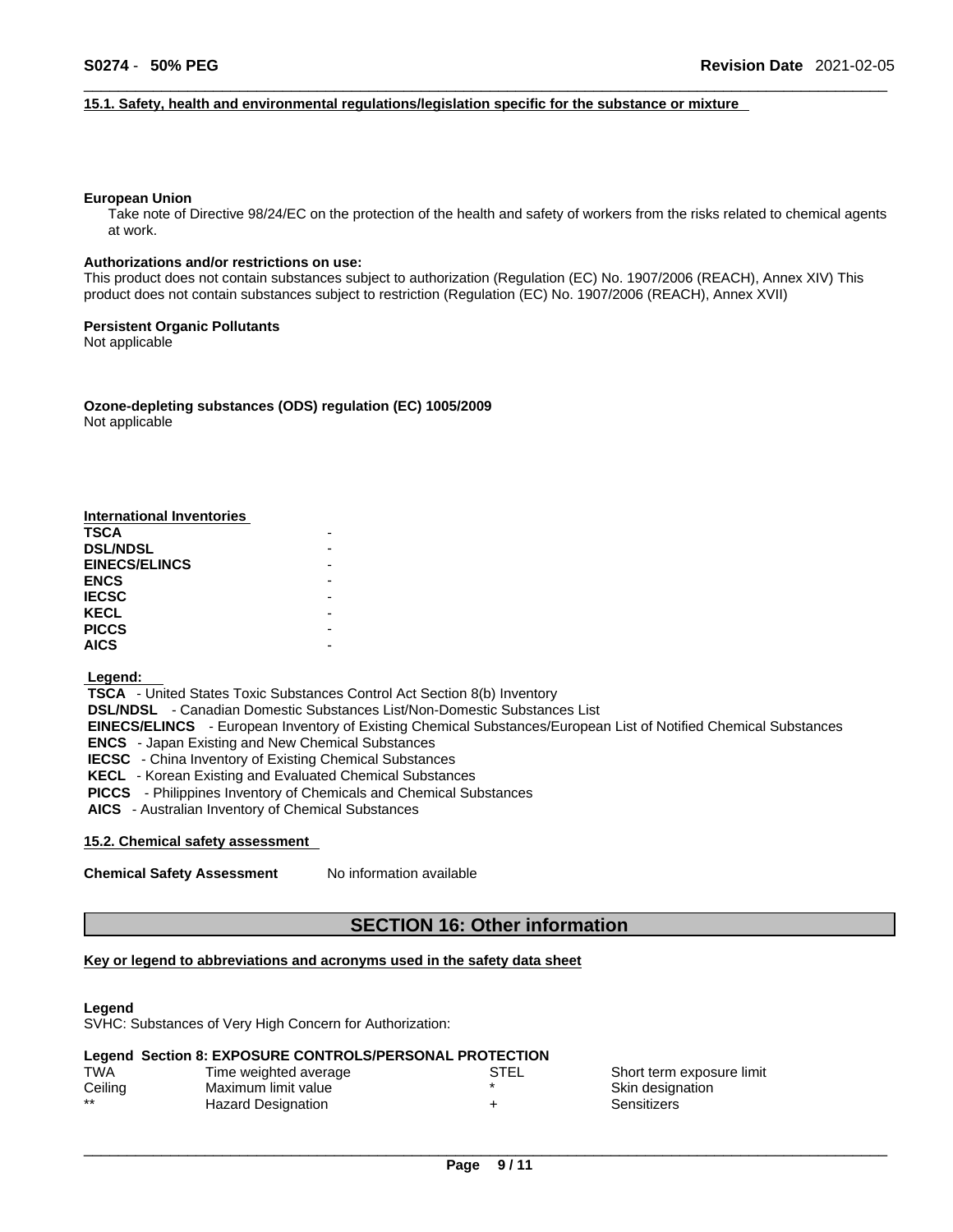| <b>Classification procedure</b>                                 |                           |
|-----------------------------------------------------------------|---------------------------|
| Classification according to Regulation (EC) No. 1272/2008 [CLP] | Method Used               |
| Acute oral toxicity                                             | Calculation method        |
| Acute dermal toxicity                                           | Calculation method        |
| Acute inhalation toxicity - gas                                 | Calculation method        |
| Acute inhalation toxicity - vapor                               | Calculation method        |
| Acute inhalation toxicity - dust/mist                           | <b>Calculation method</b> |
| Skin corrosion/irritation                                       | <b>Calculation method</b> |
| Serious eye damage/eye irritation                               | Calculation method        |
| Respiratory sensitization                                       | <b>Calculation method</b> |
| Skin sensitization                                              | Calculation method        |
| Mutagenicity                                                    | Calculation method        |
| Carcinogenicity                                                 | Calculation method        |
| Reproductive toxicity                                           | Calculation method        |
| STOT - single exposure                                          | <b>Calculation method</b> |
| STOT - repeated exposure                                        | Calculation method        |
| Acute aquatic toxicity                                          | <b>Calculation method</b> |
| Chronic aquatic toxicity                                        | Calculation method        |
| Aspiration hazard                                               | Calculation method        |
| Ozone                                                           | Calculation method        |

## **Key literature references and sources for data used to compile the SDS**

Agency for Toxic Substances and Disease Registry (ATSDR) U.S. Environmental Protection Agency ChemView Database European Food Safety Authority (EFSA) EPA (Environmental Protection Agency) Acute Exposure Guideline Level(s) (AEGL(s)) U.S. Environmental Protection Agency Federal Insecticide, Fungicide, and Rodenticide Act U.S. Environmental Protection Agency High Production Volume Chemicals Food Research Journal Hazardous Substance Database International Uniform Chemical Information Database (IUCLID) Japan GHS Classification Australia National Industrial Chemicals Notification and Assessment Scheme (NICNAS) NIOSH (National Institute for Occupational Safety and Health) National Library of Medicine's ChemID Plus (NLM CIP) National Library of Medicine's PubMed database (NLM PUBMED) National Toxicology Program (NTP) New Zealand's Chemical Classification and Information Database (CCID) Organization for Economic Co-operation and Development Environment, Health, and Safety Publications Organization for Economic Co-operation and Development High Production Volume Chemicals Program Organization for Economic Co-operation and Development Screening Information Data Set World Health Organization

**Revision Date** 2021-02-05

### **This safety data sheet complies with the requirements of Regulation (EC) No. 1907/2006**

# **Disclaimer**

The information provided in this Safety Data Sheet is correct to the best of our knowledge, information and belief at the date of its publication. The information given is designed only as a guidance for safe handling, use, processing, storage, transportation, disposal and release and is not to be considered a warranty or quality specification. The information relates only to the specific material designated and may not be valid for such material used in combination with any other materials or in any process, unless specified in the text.

## **Notice to Purchaser:**

Our products are to be used for research purposes only. They may not be used for any other purpose, including, but not limited to, use in drugs, in vitro diagnostic purposes, therapeutics, or in humans. Our products may not be transferred to third parties, resold, modified for resale, or used to manufacture commercial products or to provide a service to third parties without our prior written approval. Your use of this product is also subject to compliance with the licensing requirements described on the product's web page. It is your responsibility to review, understand and adhere to any restrictions imposed by these statements. All other marks are the property of their respective owners. Certain trademarks may not be registered in all jurisdictions.